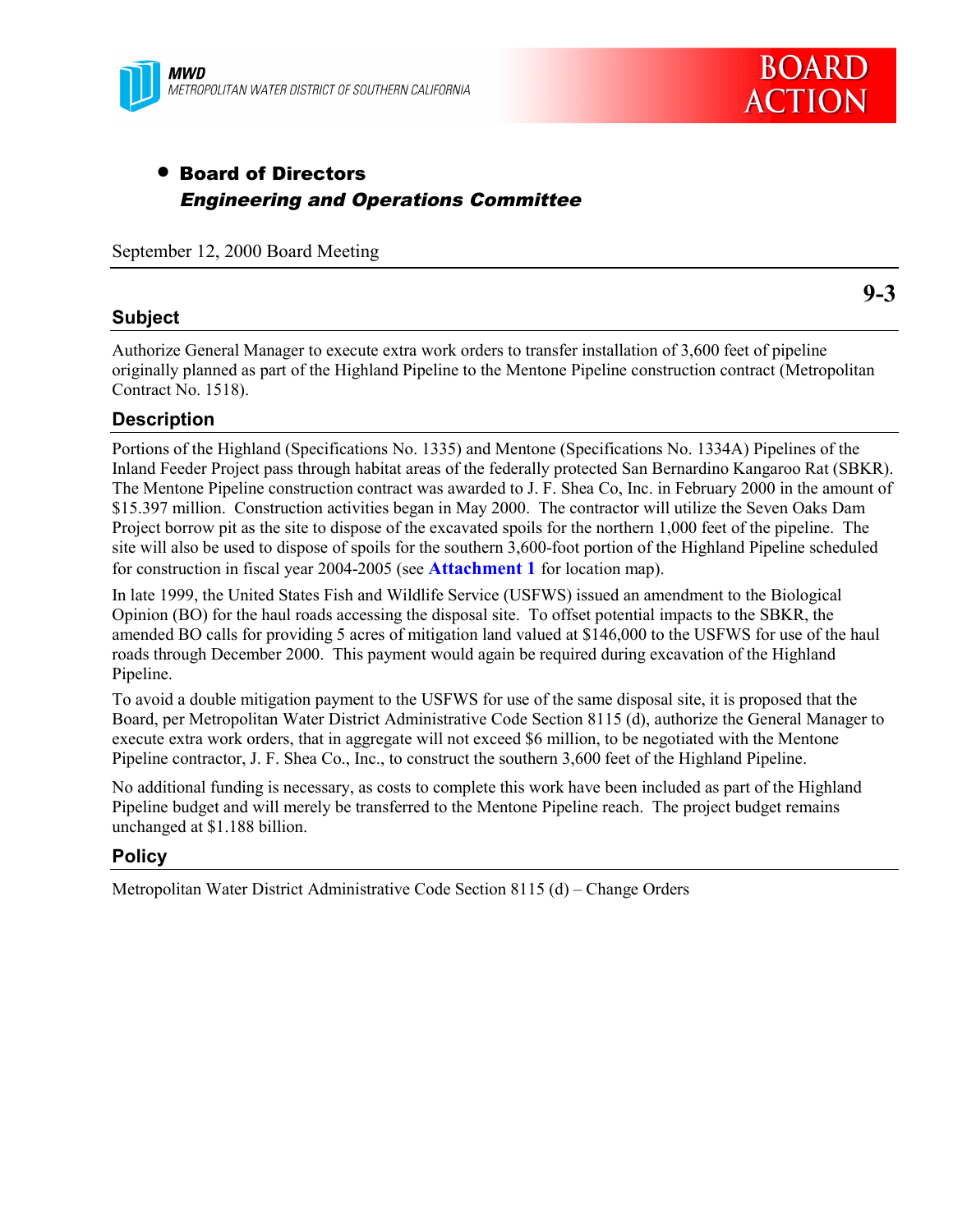# **Board Options/Fiscal Impacts**

#### **Option #1**

Authorize the General Manager to execute extra work orders in excess of 5 percent of contract value to the contractor of the Mentone Pipeline in an amount that in aggregate does not exceed \$6 million. **Fiscal Impact:** Accelerate the expenditure of \$6 million from fiscal year 2004-2005 to 2000-2001. A cost saving of \$146,000 will be achieved by combining disposal of spoils under the current BO under the Mentone Pipeline contract.

### **Option #2**

Do not accelerate the construction of the 3,600-foot section of the Highland Pipeline. This option would not allow Metropolitan to take advantage of a cost saving of \$146,000. **Fiscal Impact:** No change in planned expenditures.

### **Staff Recommendation**

Option #1

h. Wolfe 8/31/2000 *Roy L. Wolfe Date*

*Manager, Corporate Resources*

9/5/2000 *General Manager Date*

**Attachment 1 – Location map** BLA #490